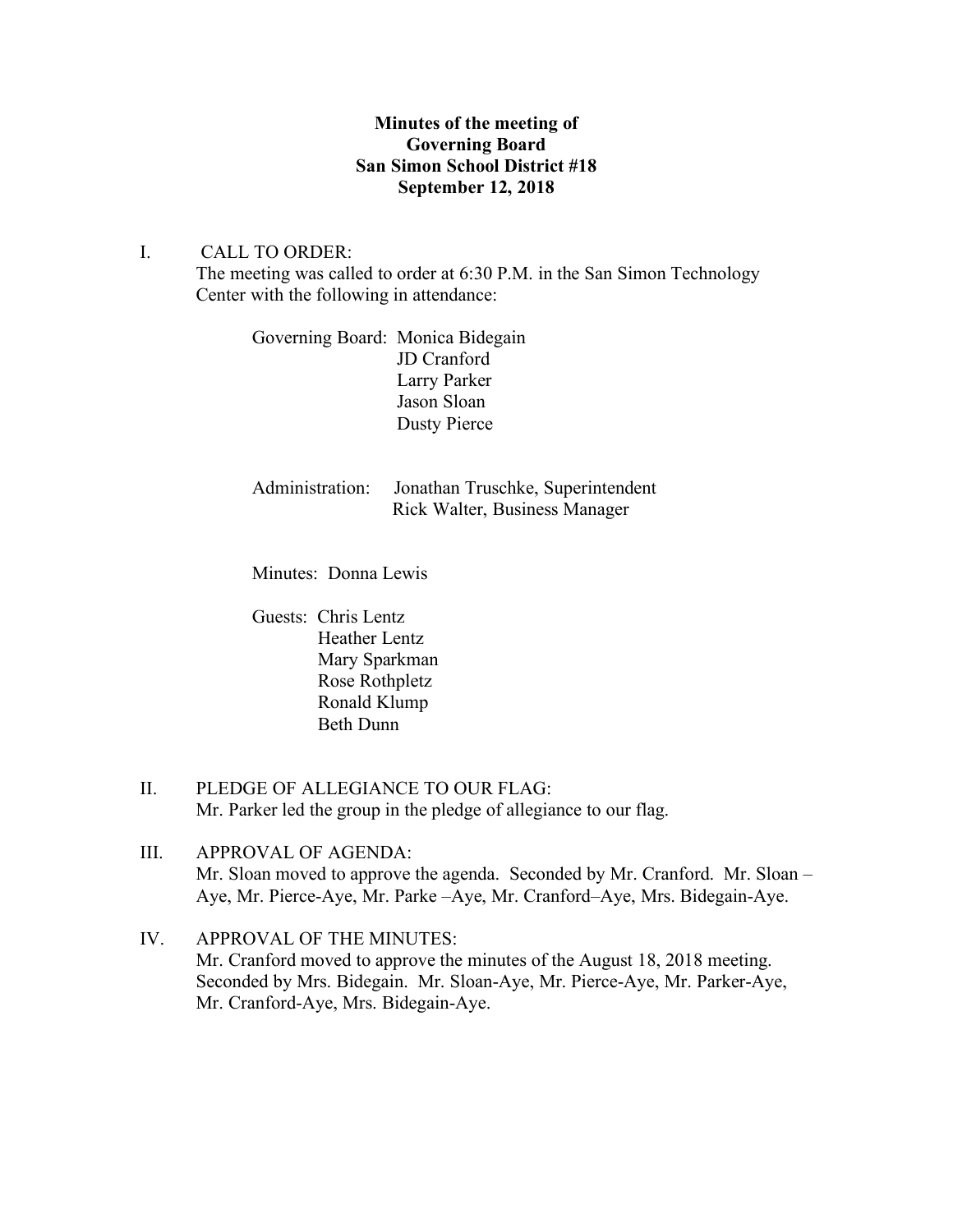# V. CALL TO THE PUBLIC:

Mr. Parker invited guests to speak on any item not included in the agenda. Mary Sparkman addressed the board on job postings and the hiring process at the school. Ms. Sparkman requested this be an agenda item for the October meeting.

# VI. REPORTS:

- 6a. Mr. Truschke reported the CASA meeting was today in Sierra Vista. They discussed the Reserve program for teachers. They are working with Cochise College and are hoping to start the program next school year. Cochise County Sheriff's Office has a grant program. He will be looking into applying. The Cochise County Fair will be held 9/27-9/30. Ms. Dunn will be conducting the District Spelling Bee on 12/13. The ASBA county meeting will be held on 10/2 in Sierra Vista.
- 6b. Mr. Walter gave the monthly budget and Student Activities report. The juniors are opening the concession stand at the ball games. The cheerleaders raised money to pay for their uniforms. The Athletic Club is selling apparel through Fan Cloth. He has been working on the Annual Financial Report. Most of the completion reports for grants are finished. The VW bus grant is due 9/28. We will be applying for one bus. The cost will be approximately \$110,000. We have received three quotes so far. The high school volleyball team will have games tomorrow and Saturday. The FFA is selling green chile and it will be delivered on 9/18. There has been \$10,500.00 worth of donations towards purchasing a new marquee for the front of the school. The cost to purchase a new one is approximately \$16,000.00.

### VII. PERSONNEL:

Mr. Sloan moved to go into executive session at 7:00 PM to discuss Ronald Klump as a bus driver. Open session resumed at 7:23 PM.

# VII. CONSENT AGENDA:

- 7a. Mr. Sloan moved to approve Ronald Klump as a bus driver. Seconded by Mr. Cranford. Mr. Sloan-Aye, Mr. Pierce-Aye, Mr. Parker-Aye, Mr. Cranford-Aye, Mrs. Bidegain-Aye.
- 7b. Mrs. Bidegain moved to approve the volunteer list as presented. Seconded by Mr. Pierce. Mr. Sloan-Aye, Mr. Pierce-Aye, Mr. Parker-Aye, Mr. Cranford- Aye, Mrs. Bidegain-Aye.
- 7c. Mr. Sloan moved to approve Beth Dunn as Knowledge Bowl coach/sponsor with a stipend of \$500.00. Seconded by Mr. Cranford. Mr. Sloan-Aye, Mr. Pierce-Aye, Mr. Parker-Aye, Mr. Cranford-Aye, Mrs. Bidegain-Aye.